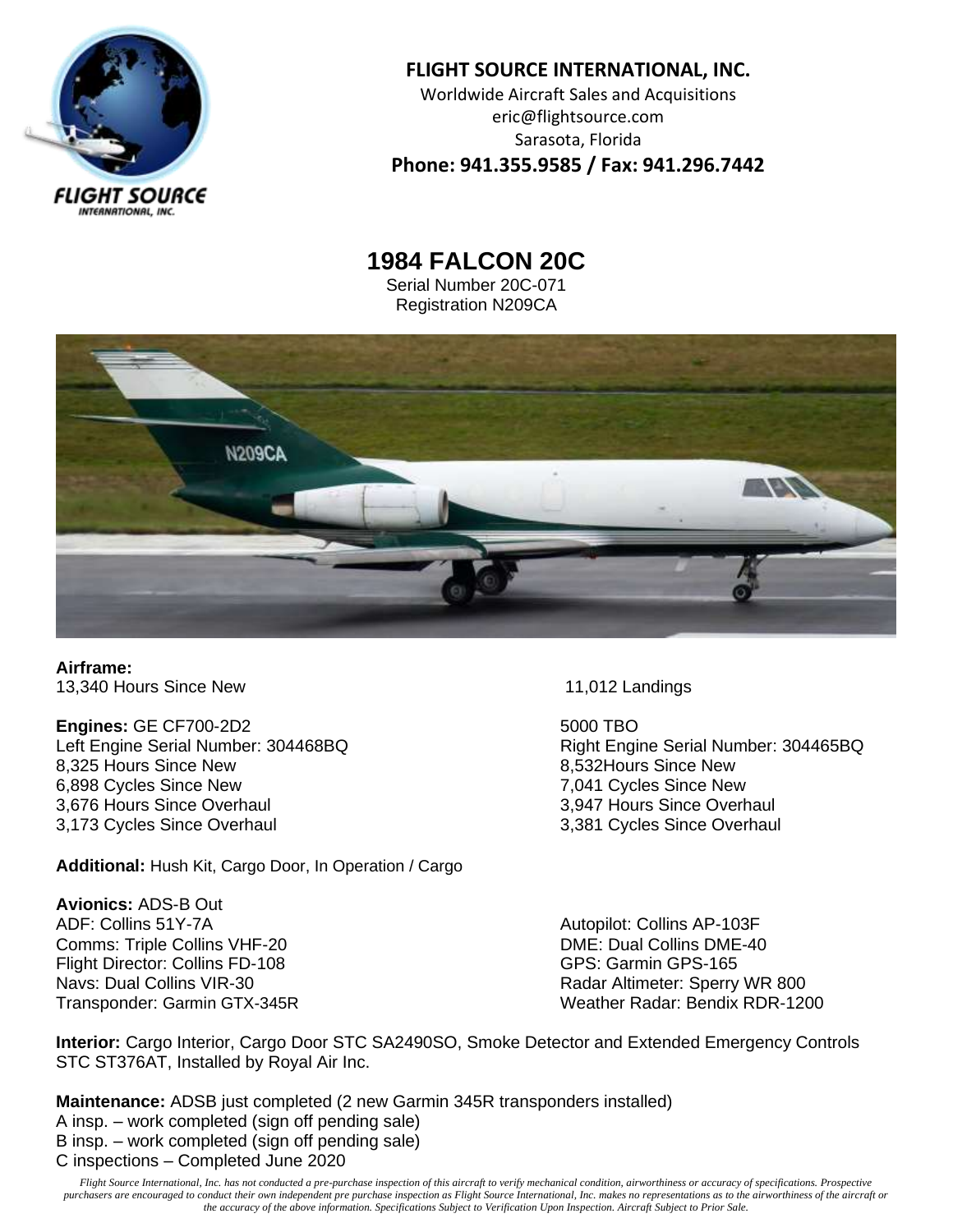

## **FLIGHT SOURCE INTERNATIONAL, INC.** Worldwide Aircraft Sales and Acquisitions eric@flightsource.com Sarasota, Florida

**Phone: 941.355.9585 / Fax: 941.296.7442**

Z inspections – Completed June 2020 MCI – Completed February 2020, Tank inspections – completed March 2020 good for 12 years Feeder Tanks (new in June 2020) good for 12 years Landing Gear (Overhaul not due until 2025) (very clean and low time gear) Airframe AD – work completed (sign off pending sale) Engines have hush kits, fresh corrosion inspection, and ADs complied with

**Exterior:** Overall White and Forest Green with Green Accent Stripes.



**Weights** Maximum Take-off Weight: 28,660 lbs, Maximum Landing Weight: 27,320 lbs, Maximum Zero Fuel Weight: 22,000 lbs, Max Payload: 6,572 lbs, Basic Empty Weight: 15,427 lbs, Fuel Capacity: 1243 Gallons

## **Spare Engines:**

| List of CF 700 |             |                               |           |           |            |             |
|----------------|-------------|-------------------------------|-----------|-----------|------------|-------------|
| Engine         | Engine      |                               | Time      | Cycles    | Time Since | Cycle Since |
| Type           | erial Numbe | Condition                     | Since New | Since New | Overhaul   | Overhaul    |
| CF 700-2D2     | 304-408B    | Due for Overhaul              | 6,803.4   | 4,876.0   |            |             |
| CF 700-2D2     | 245-249     | Due for Overhaul              | 1,107.2   | 9,218.0   | 6,718.6    | 4,840       |
| CF 700-2D2     | 245-166     | Need Oil Pump                 | 15,624.2  | 10,999.0  | 4,309.0    | 2,669       |
| CF 700-2D2     | 304-313B    | Needs Hot Sections            | 6,664.8   | 5,048.0   | 3,725.3    | 3,060       |
| CF 700-2D2     | 304-323B    | Needs Hot Sections            | 5,951.3   | 4,494.0   | 3,012.0    | 2,506       |
| CF 700-2D2     | 304-067     | Shop for Repair & Hot Sectio  | 13,800.1  | 10,536.0  | 613.8      | 438         |
| CF 700-2D2     | 304-504     | For parts                     | 10,439.1  | 9,159.0   |            |             |
| CF 700-2D2     | 299G-024E   | Needs liner                   | 8,718.3   | 8,510.0   | 3,923.3    | 3,990       |
| CF 700-2D2     | 245G-418    | Needs HSI & Turbine Damage    | 9,303.4   | 8,301.0   | 4,435.2    | 3,929       |
| CF 700-2D2     | 304-210B    | Turbine Damage                | 12,434.7  | 7,785.0   | 4,967.9    | 3,684       |
| CF 700-2D2     | 304-467B    | Needs liner                   | 9,662.1   | 7,728.0   | 4,904.8    | 3,617       |
| CF 700-2D2     | 245-208     | Shop for Lightning Strike Ins | 9,015.0   | 6,088.0   | 3,075.0    | 2,743       |
| CF 700-2D2     | 299G-022    | For parts                     | 12,312.6  | 10,615.0  | 4,994.3    | 4,593       |
| CF 700-2D2     | 304-277B    | For parts                     | 12,024.1  | 10,098.0  | 4,998.7    | 4,180       |

*Flight Source International, Inc. has not conducted a pre-purchase inspection of this aircraft to verify mechanical condition, airworthiness or accuracy of specifications. Prospective purchasers are encouraged to conduct their own independent pre purchase inspection as Flight Source International, Inc. makes no representations as to the airworthiness of the aircraft or the accuracy of the above information. Specifications Subject to Verification Upon Inspection. Aircraft Subject to Prior Sale.*